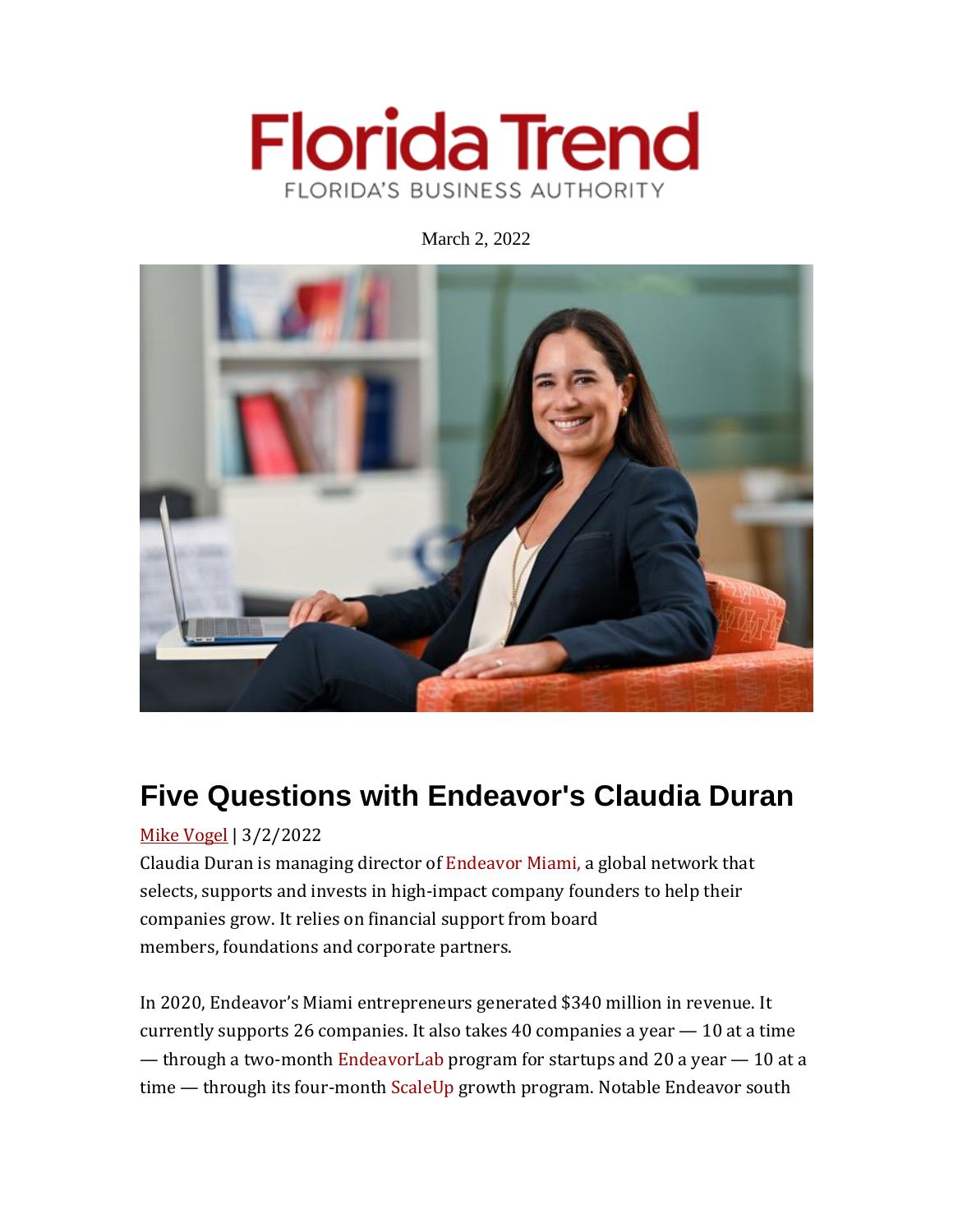Florida companies include [Cameo,](https://www.cameo.com/) in which customers pay to get a personalized video message from a celebrity to mark special occasions; robot-assisted surgery company Memic [Innovative](https://memicmed.com/) Surgery; and blockchain-enabled [Securitize,](https://securitize.io/) which provides liquidity for limited partners.

Endeavor launched its first U.S. affiliate office nine years ago in Miami and Duran came aboard three years ago. Florida Trend South Florida Editor Mike Vogel recently had a chance to check in with Duran, who shared her insights on Florida's fast-changing technology startup scene.

#### **What's changing in Endeavor's approach?**

We're looking at the whole state now. We started very laser focused on Miami and south Florida. Our mission is to identify the founders that have these big ideas that are innovating, that are growing their companies fast. We come in and help them scale even faster and connect them with the right people, mentors and advisors.

#### **What sectors are in demand?**

Fintech is becoming really relevant here. I think health tech slowly is becoming a very important sector. Obviously, blockchain, crypto, is everywhere now. Web3 you hear it a lot more than two years ago, a year ago. Logistics. B2B SaaS — there's a lot of that too.

#### **Where are the founders coming from?**

Many from Latin America that choose Miami as their home. I see more founders from other states moving to Miami and building their teams. From California, there are so many young entrepreneurs that are moving here. You don't have to be in an office and you can have talent all over the world.

### **What does Florida lack?**

The No. 1 thing I hear from the transplants is, 'Wow, traffic.' They're late to everywhere because they don't know how to predict the traffic.